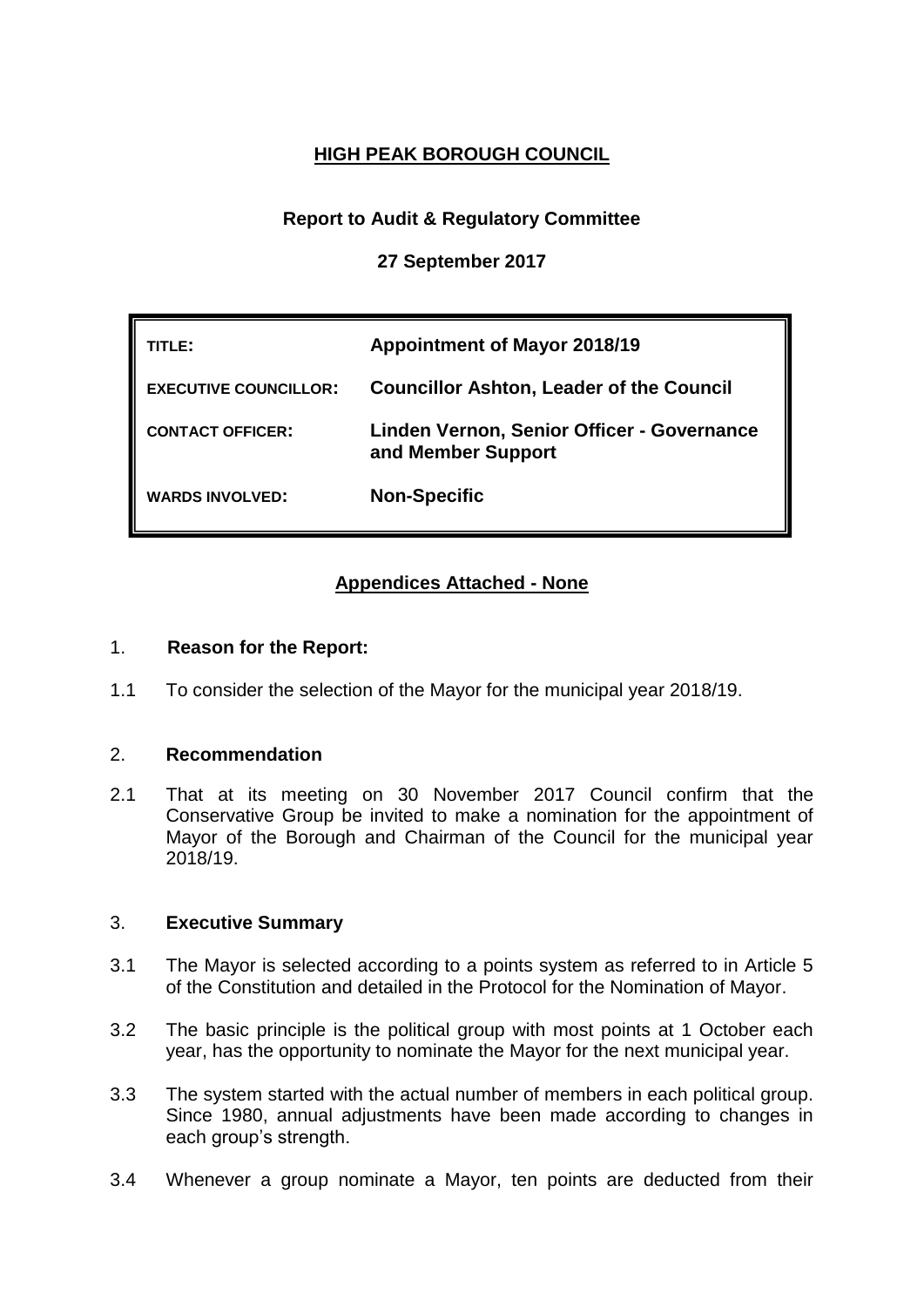points total and this shows up the following October.

### 4. **Options and Analysis**

- 4.1 The points allocated to the political groups have been adjusted following the elections held in May this year.
- 4.2 The points system for the selection of the Mayor currently stands as follows:

| Group                                             | Points as<br>at | Mayor for<br>2017/18 | Points as<br>at   |
|---------------------------------------------------|-----------------|----------------------|-------------------|
|                                                   | 1.10.16         |                      | 1.10.17           |
| Conservative                                      | 15              |                      | 15                |
| _abour                                            | 24              | X                    | $24 - 10 =$<br>14 |
| Liberal Democrat &<br><b>Independent Alliance</b> | 11              |                      | 11                |

- 4.3 In respect of the Deputy Mayor, the points system does not apply.
- 4.4 Some years, the Deputy Mayor has been chosen with a view to progressing to Mayor the following year, but this is not always the case.

#### 5. **Implications**

5.1 Community Safety - (Crime and Disorder Act 1998)

None

5.2 Workforce

None

5.3 Equality and Diversity/Equality Impact Assessment

This report has been prepared in accordance with the Council's Diversity and Equality Policies.

5.4 Financial Considerations

There is an annual budget provision for Mayoral functions.

5.5 Legal

None other than those referred to in the report.

5.6 Sustainability

None